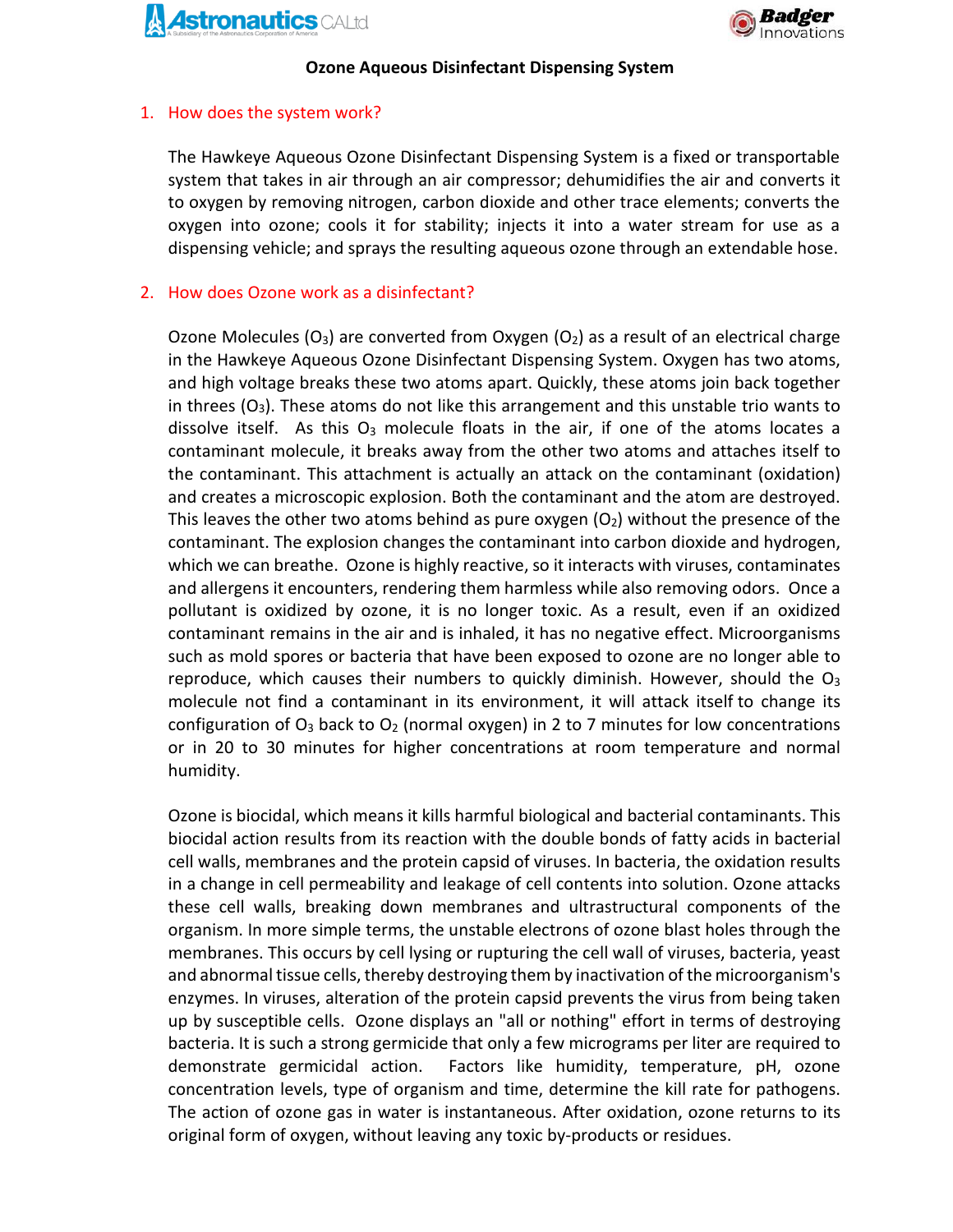



#### 3. Is Ozone proven to kill bacteria and viruses?

Ozone has been proven to be a healthy and effective way of killing bacteria and viruses, including various coronaviruses. It has been proven to destroy Ebola, SARS, MERS, Cryptosporidium, and many other contaminants. Ozone works by penetrating the cell wall of the pathogen and destroying it from the outside. Ozone is documented to be 50 times stronger than choline bleach and 5,000 times more effective than Chloramine as a disinfectant. Clinical and scientific references are available upon request.

## 4. Are there any environmental or health risks?

There has been no evidence of negative environmental or health effects from exposure to ozone at concentrations that are set by OSHA and the EPA. If exposed to high concentration, short-term health effects that individuals may experience include respiratory discomfort, headache and eye irritation. The proper measurement established by OSHA and the EPA for an inhabited room is 0.02 ppm. With proper precautions of allowing 2 to 30 minutes for the ozone  $(O_3)$  to dissipate to oxygen  $(O_2)$ , these effects will be avoided.

## 5. Is the product approved or certified anywhere?

The USDA and FDA have approved the use of ozone as a decontaminant for food and drinking water for human consumption. These organizations have also labeled ozone with GRAS (generally recognized as safe) approval for the use on surface sanitation of all food products. Ozone is widely used to clean municipal water and bottle water, as well as hospital laundry, grain, and other commercial items. OSHA has also set regulations as it pertains to the use and levels of ozone in the workplace. This is to ensure that the continuous exposure to ozone is at safe levels while also being effective in the cleanliness.

Badger Innovations is also applying for US Environmental Protection Agency (EPA) certification for the Hawkeye Aqueous Ozone Dispensing System.

#### 6. Where is it being used?

Most Municipalities and many companies across the United States and Internationally are utilizing ozone in different capacities including agriculture, water purification, food production and cleaning services, as well as for at-home applications. The equipment has been proven to eliminate mold, odor, viruses and bacteria. What the Hawkeye Aqueous Ozone Disinfectant Dispensing System does is take that concept of using high concentrations of ozone to clean and disinfect at a large scale level. This is a proven application in the industrial world, and Badger Innovations has created a method to make this ozone cleaning accessible to more people, agencies and industries to help fight everyday pathogens for the current and any future public health crisis.

#### 7. How fast can a Hawkeye system be delivered?

Production and delivery of the Hawkeye Aqueous Ozone Disinfectant Dispensing System is approximately 3-6 weeks from time of delivery based on our current workload at the